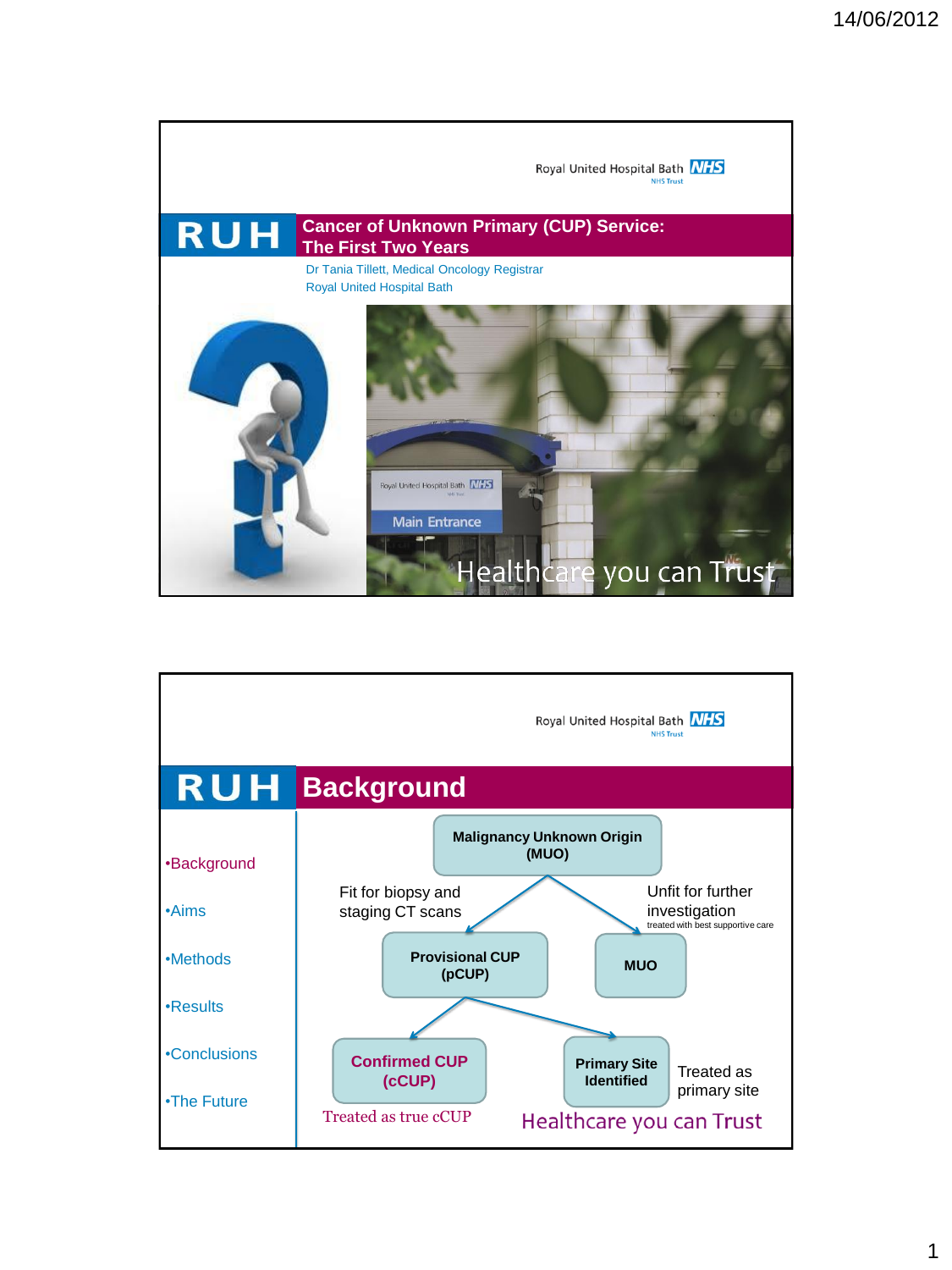|              | Royal United Hospital Bath MHS<br><b>IHS Trust</b>                  |
|--------------|---------------------------------------------------------------------|
|              | <b>RUH Background</b>                                               |
|              | • Inexact diagnosis                                                 |
| •Background  | Uncertainty for patients                                            |
| $\cdot$ Aims | Lack Organisational Structure                                       |
| •Methods     | • Accounts 4-5% of all new cancer cases in UK                       |
| •Results     | • Accounts 6% cancer deaths in males and 8%<br>in females in the UK |
| •Conclusions | • 75% all CUP cases occur in age range above                        |
| •The Future  | 65 years<br>Healthcare you can Trust                                |

|                    | Royal United Hospital Bath NHS<br><b>NHS Trust</b>                                  |
|--------------------|-------------------------------------------------------------------------------------|
| <b>RUH</b> Aims    |                                                                                     |
|                    |                                                                                     |
| <b>•Background</b> | • Evaluate our service since changes made in                                        |
| $\cdot$ Aims       | 2010                                                                                |
| •Methods           | National Institute of Clinical Excellence (NICE)<br>published management guidelines |
| •Results           |                                                                                     |
| •Conclusions       |                                                                                     |
| •The Future        | Healthcare you can Trust                                                            |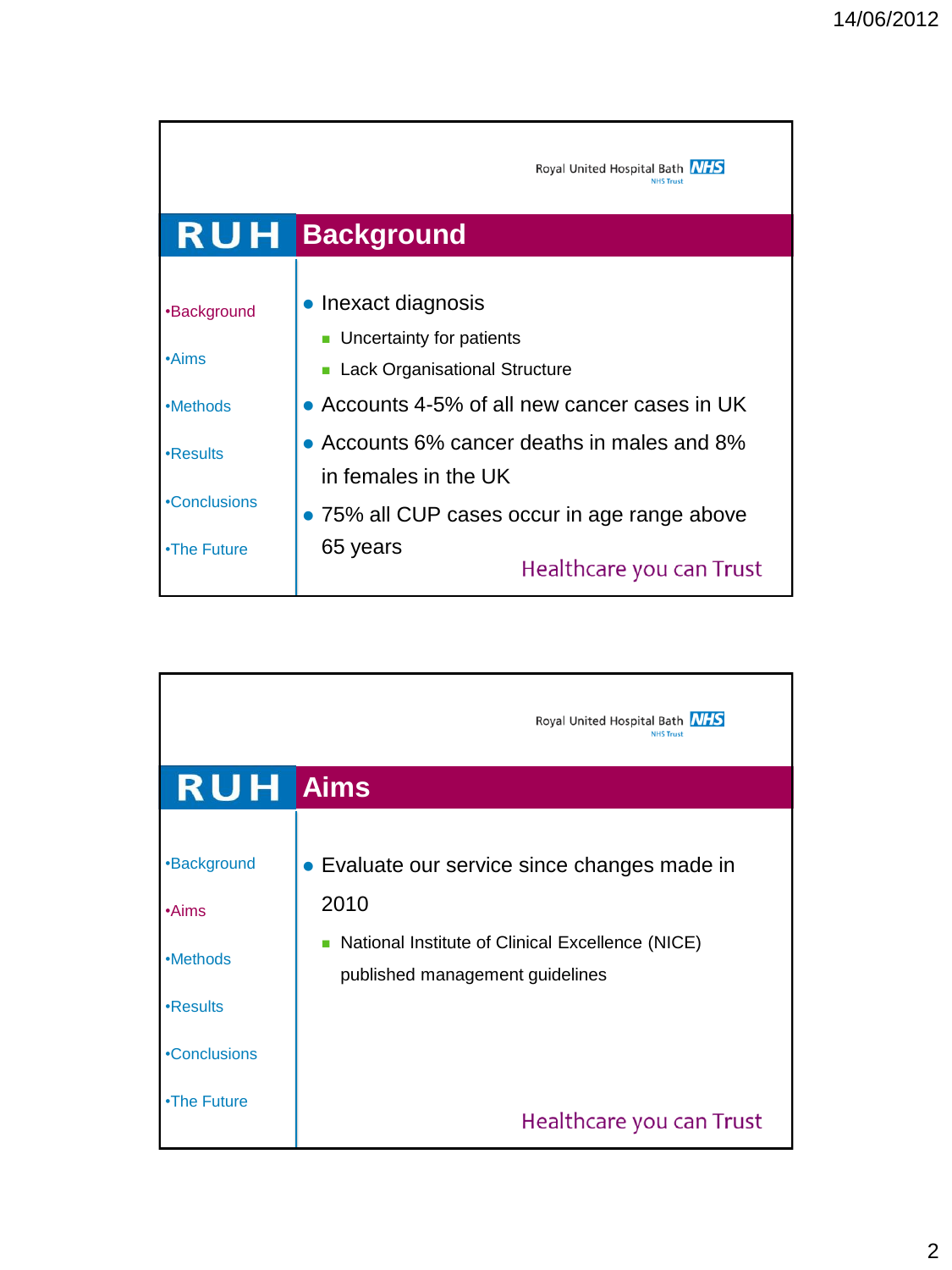|              | Royal United Hospital Bath MHS<br><b>NHS Trust</b>                                                |
|--------------|---------------------------------------------------------------------------------------------------|
|              | <b>RUH</b> Methods                                                                                |
| •Background  | • Service evaluated between January 2010-2012                                                     |
| $\cdot$ Aims | Prospective database formed with all Malignancy of                                                |
| •Methods     | Unknown Origin (MUO) patients identified<br>Somerset Cancer Registry (our Multi-disciplinary Team |
| •Results     | (MDT) outcomes) also interrogated for this time frame                                             |
| •Conclusions | to identify all patients coded as CUP (C77-80)                                                    |
| •The Future  |                                                                                                   |
|              | Healthcare you can Trust                                                                          |

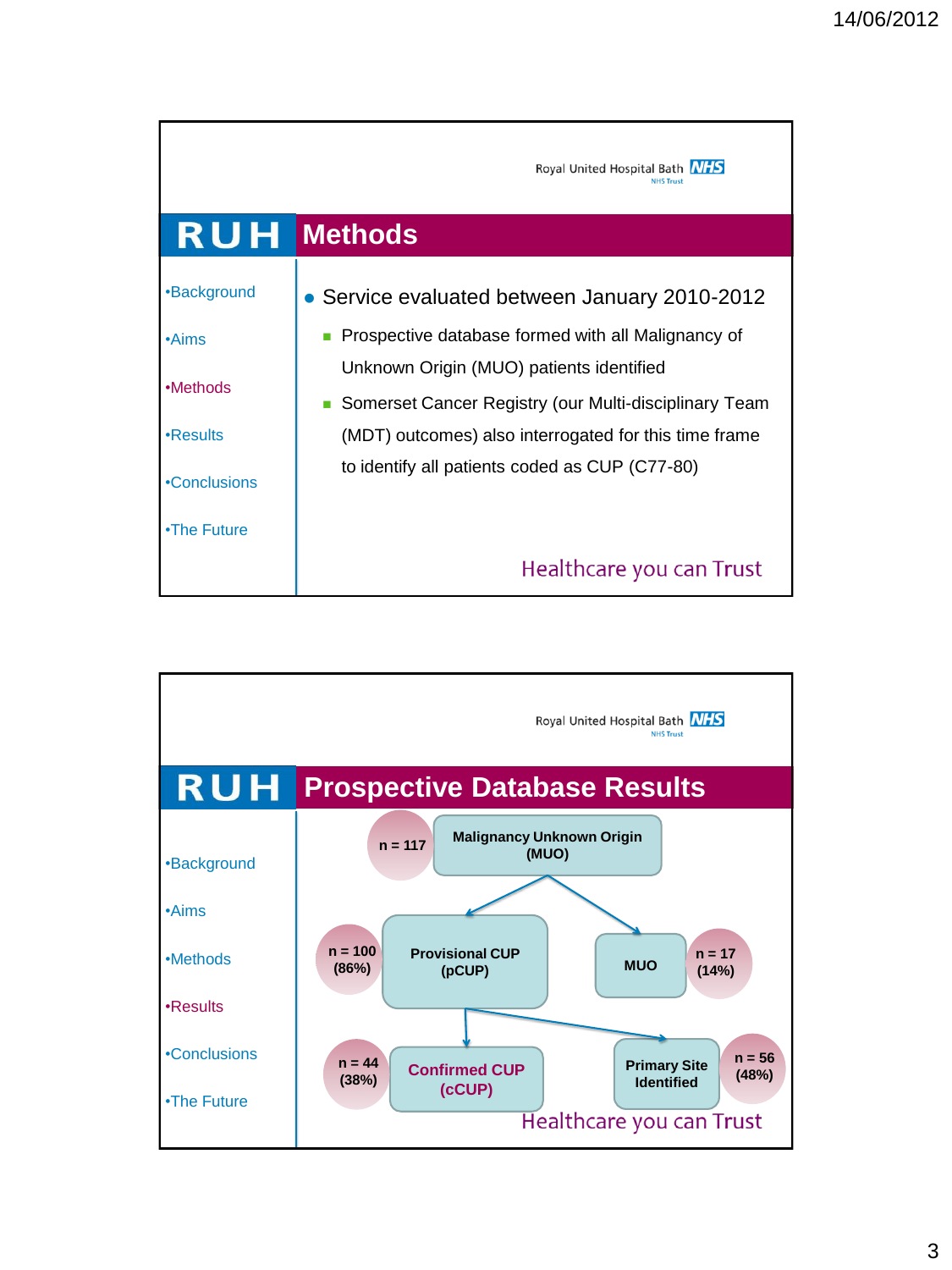

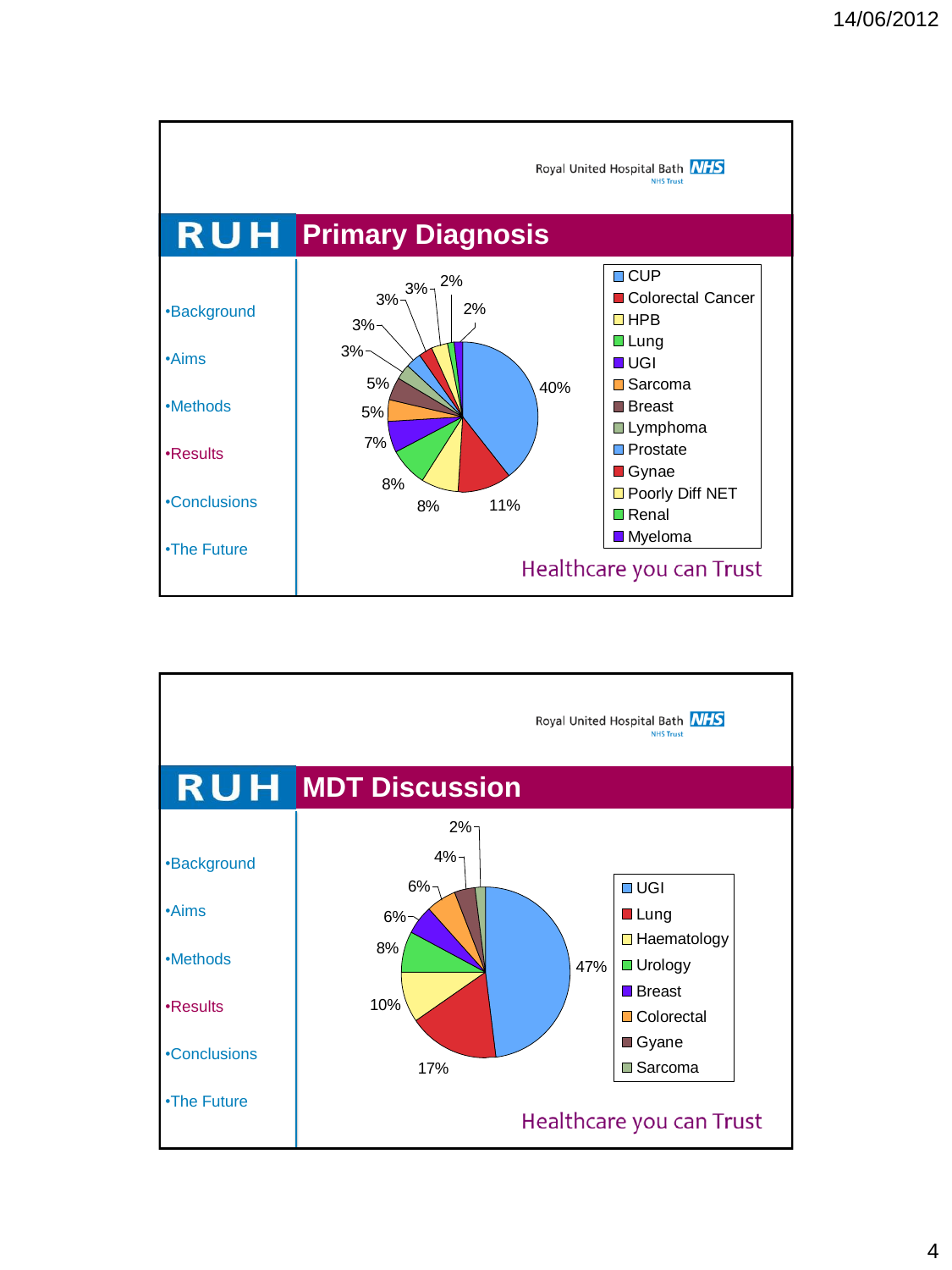

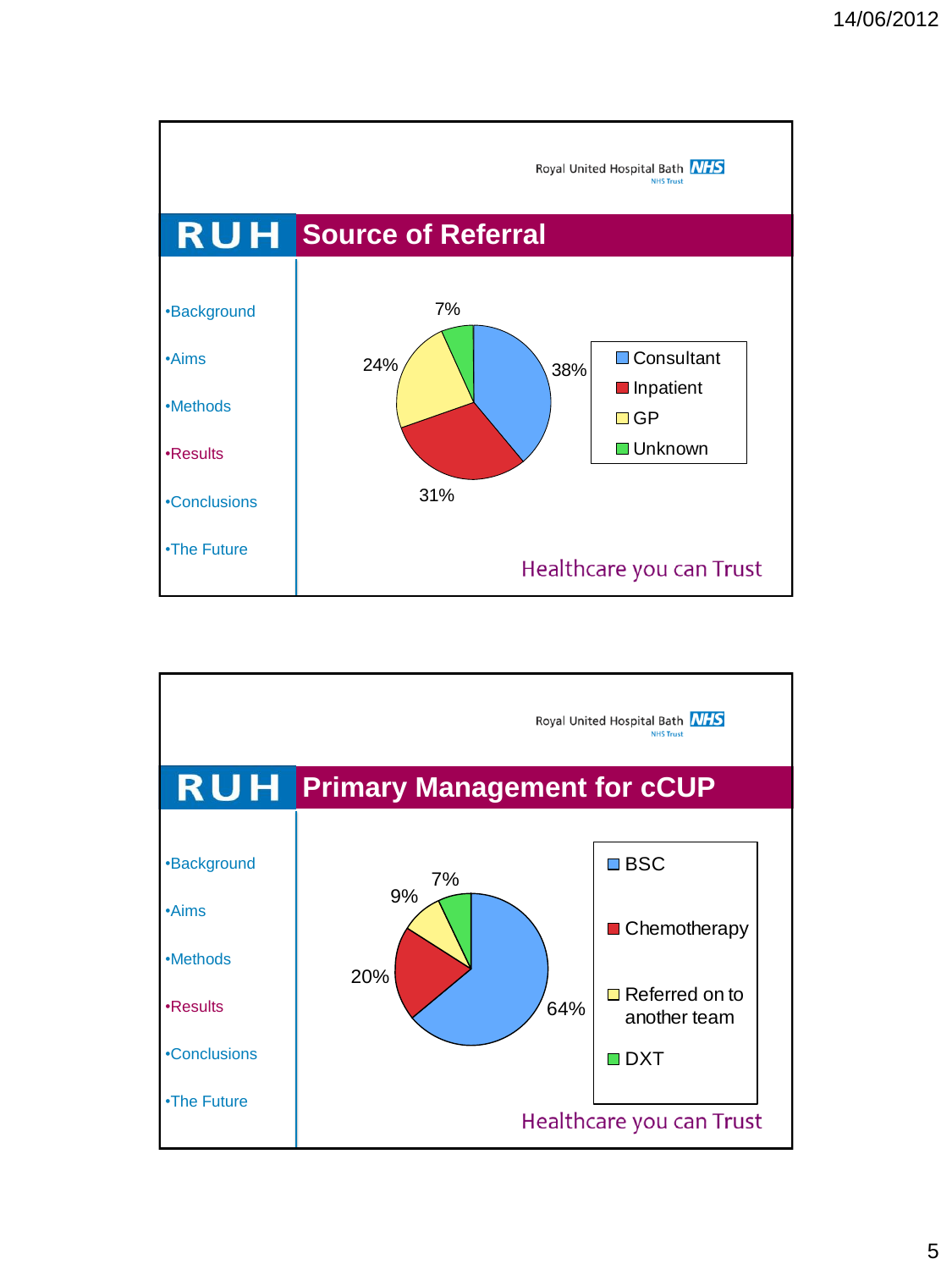

|              | Royal United Hospital Bath [N/FS]<br><b>NHS Trust</b>   |
|--------------|---------------------------------------------------------|
|              | <b>RUH Conclusions</b>                                  |
|              | • There have been advances in care                      |
| •Background  | ■ dedicated team members                                |
| $\cdot$ Aims | earlier input of specialists                            |
|              | more optimism                                           |
| •Methods     | Improvements still need to be made                      |
| •Results     | coordinating vital services                             |
| •Conclusions | research to move treatment outcomes forward             |
|              | clearer classification to allow accurate evaluation and |
| •The Future  | research<br>Healthcare you can Trust                    |